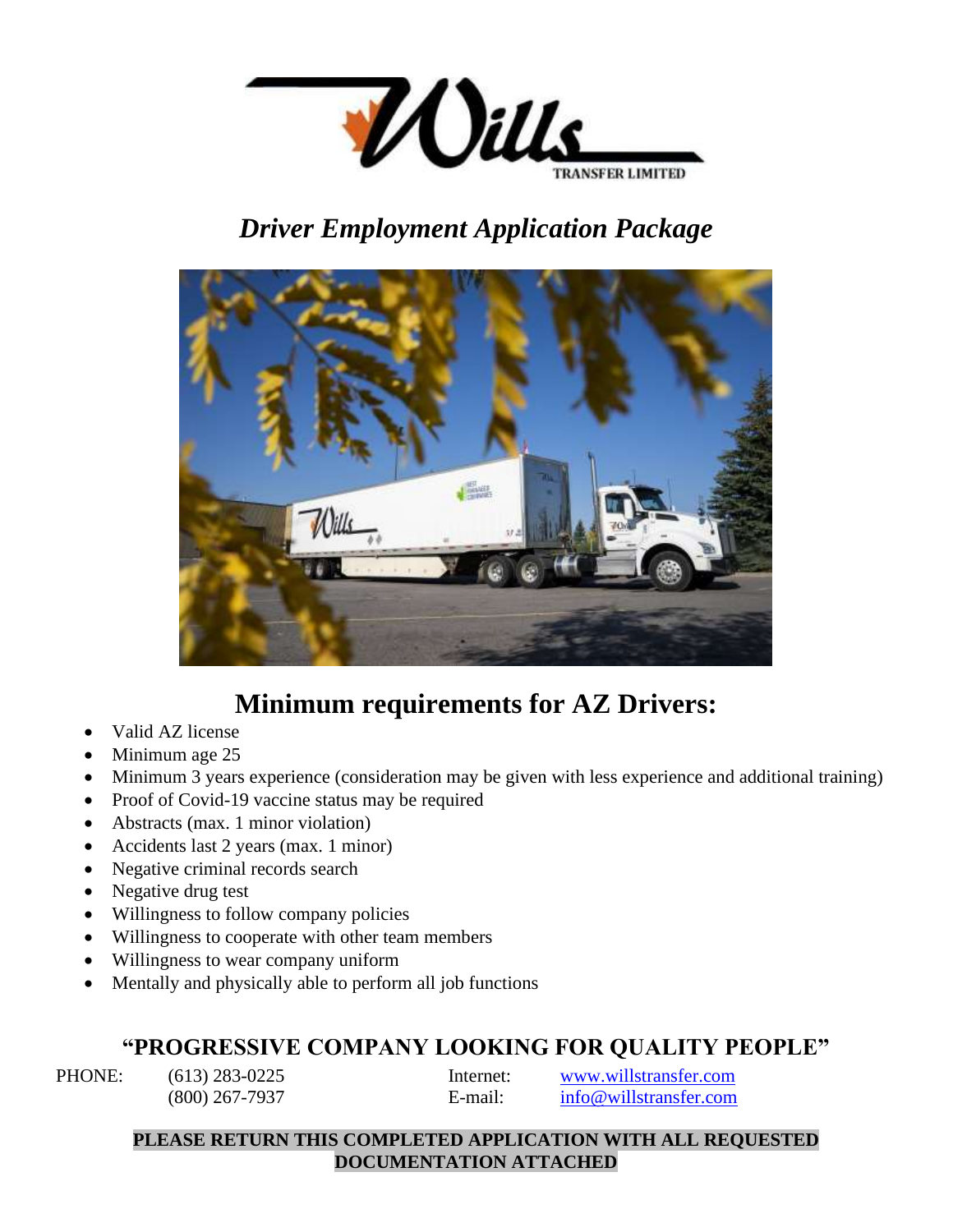

## **TO ALL PROSPECTIVE DRIVER EMPLOYEES**

## **OF WILLS TRANSFER LIMITED**

This application must be completely filled out to the best of your ability.

We require: Driver's CVOR abstract  $-10$  days old or less (original document)

Driver's abstract – 10 days old or less (original document)

Criminal record search – 90 days old or less (original document)

Copy of birth certificate, passport of Canadian citizenship/US VISA

Copy of resume

We require your work history, driving and non driving jobs included. The dates you worked there and the phone number are very important.

**Note: All employess who drive their own vehicle on company business must maintain a minimum of \$1,000,000 automobile insurance coverage.** 

Remember the more helpful you are, the faster and easier it is for the recruiting department to process your application.

Thank you.

| Wills Transfer Limited, Box 340, Smiths Falls, ON K7A 4T2                                  | Fax: 613-283-9805 |
|--------------------------------------------------------------------------------------------|-------------------|
| Wills Transfer Limited, 10 Industrial Avenue, Perth, ON K7H 3P2                            | Fax: 613-267-1149 |
| Wills Transfer Limited, 2210 Parkedale Avenue W, Brockville, On K6V 6M2  Fax: 613-345-3649 |                   |
| Wills Transfer Limited, 3100 Swansea Cres, Ottawa, On K1G 3W4                              | Fax: 613-744-1855 |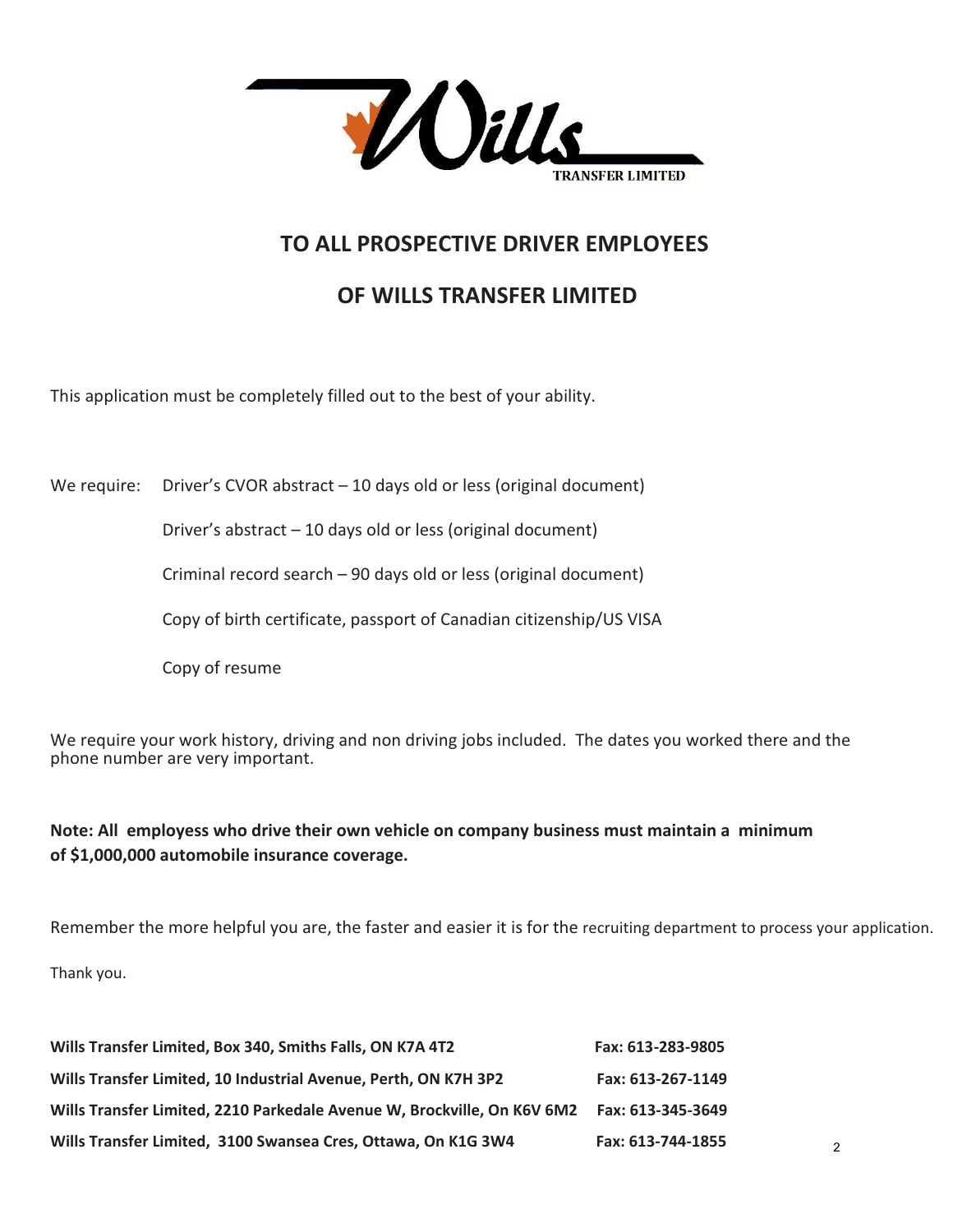## **DRIVER'S APPLICATION FOR EMPLOYMENT**



**(answer all questions-please print)** 

|                                     |                                                                                                                                         |                      | Date of Application______________________ |
|-------------------------------------|-----------------------------------------------------------------------------------------------------------------------------------------|----------------------|-------------------------------------------|
|                                     |                                                                                                                                         |                      |                                           |
|                                     | Name: Last_________________________First_________________________Middle__________________________Social Insurance No.__________________ |                      |                                           |
| Address:                            |                                                                                                                                         |                      |                                           |
|                                     |                                                                                                                                         |                      |                                           |
| <b>ADDRESS FOR THE PAST 3 YEARS</b> |                                                                                                                                         |                      |                                           |
|                                     |                                                                                                                                         |                      |                                           |
|                                     |                                                                                                                                         |                      |                                           |
|                                     | Are you 21 years or more and less than 65 years of age?<br><u>Can you provide proof of age?</u> (required for Truck Drivers)            |                      |                                           |
| ARE YOU BONDABLE?___________        |                                                                                                                                         |                      |                                           |
|                                     |                                                                                                                                         |                      |                                           |
|                                     |                                                                                                                                         |                      |                                           |
|                                     |                                                                                                                                         |                      |                                           |
|                                     |                                                                                                                                         |                      |                                           |
|                                     |                                                                                                                                         |                      |                                           |
| Who referred you?                   |                                                                                                                                         | Rate of pay expected |                                           |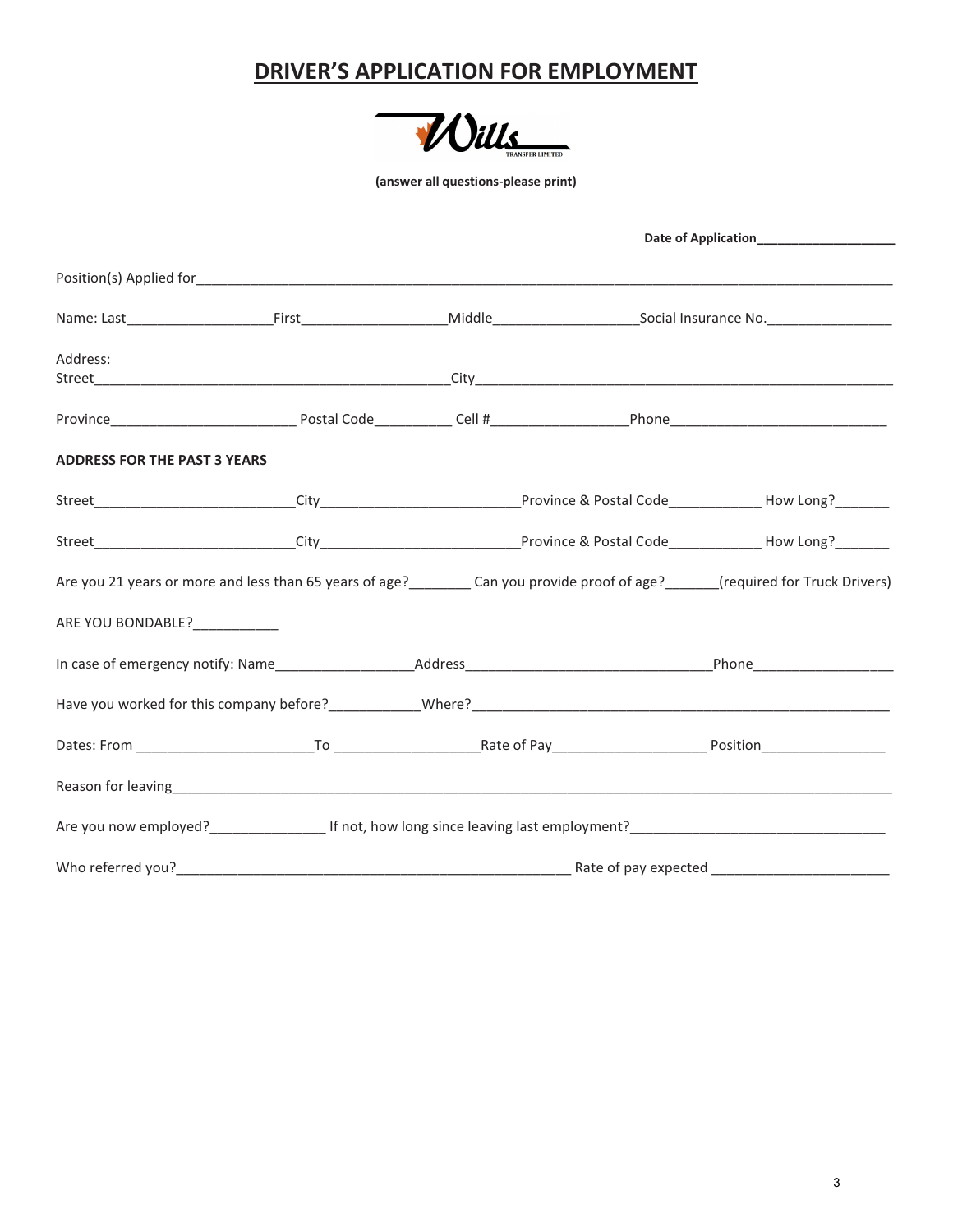

## **PHYSICAL HISTORY**

List any handicap that prevents you from doing certain kinds of work

|  |  | Have you ever: A) Tested positive for a controlled substance? Yes _____ No _______ B) Refused a drug test? Yes _____ No ________ |  |
|--|--|----------------------------------------------------------------------------------------------------------------------------------|--|
|  |  | C) Had a breath alcohol test greater than 0.4? Yes___ No ___ for a company to which you applied but did not work for?            |  |

**\*Consistent with this, at Wills Transfer Limited, we want to ensure safe operations for all employees, and therefore, can not allow marijuana use in conjunction with any commercial motor vehicle operation for any reason\***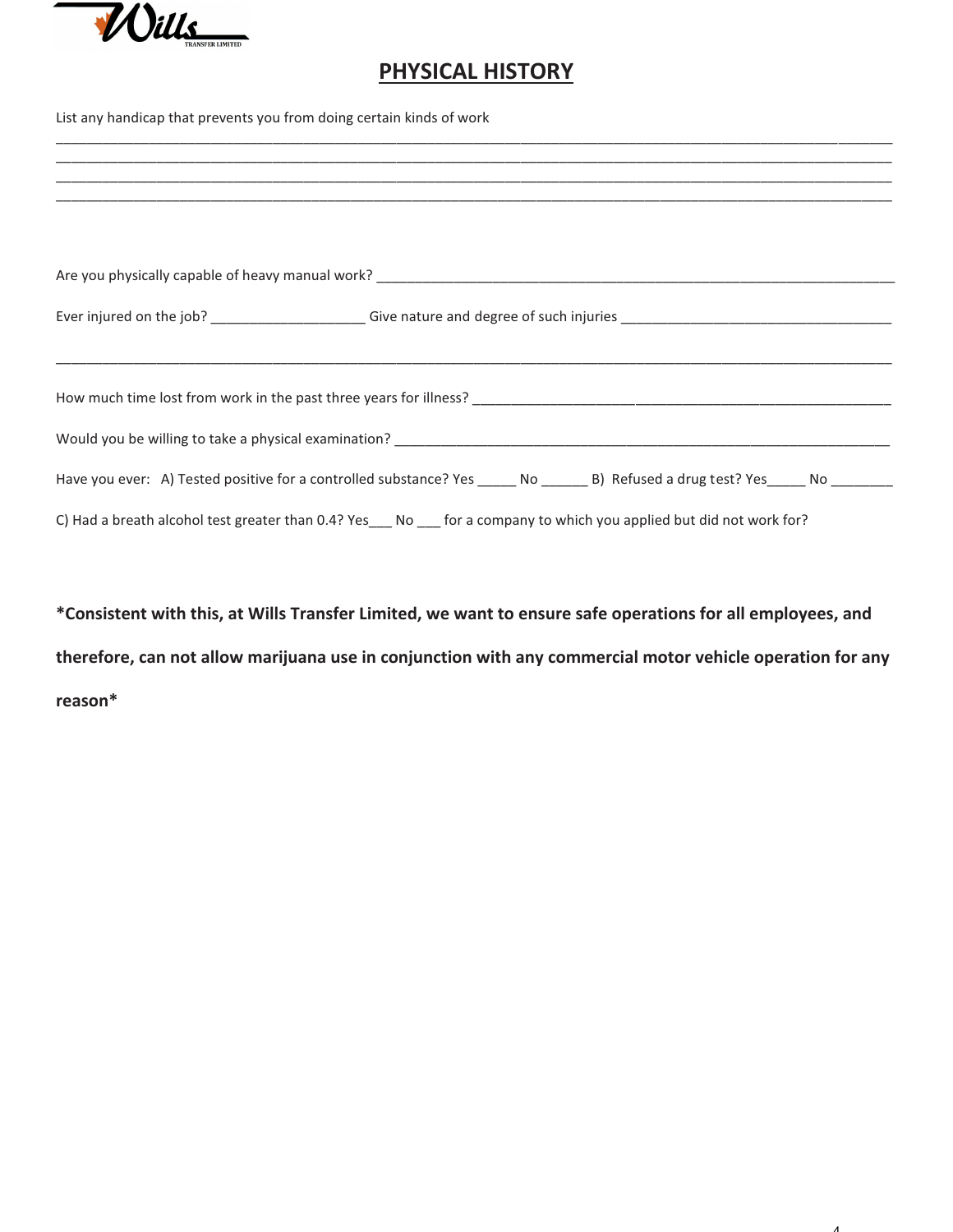

### **EMPLOYMENT HISTORY**

**All driver applicants to drive in interstate commerce must provide the following information on all employers during the preceding 3 years. Applicants to drive a commercial motor vehicle\* in interstate commerce shall also provide an additional 7 years information on those employers for whom the applicant operated such vehicle. (NOTE: List employers in reverse order starting with the most recent.)** 

| <b>EMPLOYER</b>     |                 |                    |    | <b>DATES</b> | <b>POSITION HELD</b>      |
|---------------------|-----------------|--------------------|----|--------------|---------------------------|
| <b>NAME</b>         |                 |                    |    | From         |                           |
| <b>ADDRESS</b>      |                 |                    | Mo | Yr           | <b>REASON FOR LEAVING</b> |
| <b>CITY</b>         | <b>PROVINCE</b> | <b>POSTAL CODE</b> |    | From         |                           |
| <b>PHONE NUMBER</b> |                 |                    | Mo | v            |                           |

**Was your job designed as a safety-sensitive function in any DOT-regulated mode subject to drug and alcohol testing requirements of 49 CFR Part 40? Yes** No  $\Box$ 

| <b>EMPLOYER</b>     |                 |                    |    | <b>DATES</b> | <b>POSITION HELD</b>      |
|---------------------|-----------------|--------------------|----|--------------|---------------------------|
| <b>NAME</b>         |                 |                    |    | From         |                           |
| <b>ADDRESS</b>      |                 |                    | Mo | Yr           | <b>REASON FOR LEAVING</b> |
| <b>CITY</b>         | <b>PROVINCE</b> | <b>POSTAL CODE</b> |    | From         |                           |
| <b>PHONE NUMBER</b> |                 |                    | Mo | $\mathbf{v}$ |                           |

**Was your job designed as a safety-sensitive function in any DOT-regulated mode subject to drug and alcohol testing requirements of 49 CFR Part 40? Yes**  $\Box$  No  $\Box$ 

| <b>EMPLOYER</b>     |                 |                    |    | <b>DATES</b> | <b>POSITION HELD</b>      |
|---------------------|-----------------|--------------------|----|--------------|---------------------------|
| <b>NAME</b>         |                 |                    |    | From         |                           |
| <b>ADDRESS</b>      |                 |                    | Mo | Yr           | <b>REASON FOR LEAVING</b> |
| <b>CITY</b>         | <b>PROVINCE</b> | <b>POSTAL CODE</b> |    | From         |                           |
| <b>PHONE NUMBER</b> |                 |                    | Mo | $\mathbf{v}$ |                           |

**Was your job designed as a safety-sensitive function in any DOT-regulated mode subject to drug and alcohol testing requirements of 49 CFR Part 40? Yes** No  $\Box$ 

| <b>EMPLOYER</b>     |                 |                    |    | <b>DATES</b> | <b>POSITION HELD</b>      |
|---------------------|-----------------|--------------------|----|--------------|---------------------------|
| <b>NAME</b>         |                 |                    |    | From         |                           |
| <b>ADDRESS</b>      |                 |                    | Mo | Yr           | <b>REASON FOR LEAVING</b> |
| <b>CITY</b>         | <b>PROVINCE</b> | <b>POSTAL CODE</b> |    | From         |                           |
| <b>PHONE NUMBER</b> |                 |                    | Mo | Yr           |                           |

**Was your job designed as a safety-sensitive function in any DOT-regulated mode subject to drug and alcohol testing requirements of 49 CFR Part 40? Yes**  $\Box$  No  $\Box$ 

| <b>EMPLOYER</b>     |                 |                    |    | <b>DATES</b> | <b>POSITION HELD</b>      |
|---------------------|-----------------|--------------------|----|--------------|---------------------------|
| <b>NAME</b>         |                 |                    |    | From         |                           |
| <b>ADDRESS</b>      |                 |                    | Mo | Yr           | <b>REASON FOR LEAVING</b> |
| <b>CITY</b>         | <b>PROVINCE</b> | <b>POSTAL CODE</b> |    | From         |                           |
| <b>PHONE NUMBER</b> |                 |                    | Mo | $\mathbf{v}$ |                           |

**Was your job designed as a safety-sensitive function in any DOT-regulated mode subject to drug and alcohol testing requirements of 49 CFR Part 40? Yes**  $\Box$  No  $\Box$ 

| <b>EMPLOYER</b>     |                 |                    |    | <b>DATES</b> | <b>POSITION HELD</b>      |
|---------------------|-----------------|--------------------|----|--------------|---------------------------|
|                     |                 |                    |    |              |                           |
| <b>NAME</b>         |                 |                    |    | From         |                           |
| <b>ADDRESS</b>      |                 |                    | Mo | Yr           | <b>REASON FOR LEAVING</b> |
| <b>CITY</b>         | <b>PROVINCE</b> | <b>POSTAL CODE</b> |    | From         |                           |
| <b>PHONE NUMBER</b> |                 |                    | Mo | $V_{r}$      |                           |

**Was your job designed as a safety-sensitive function in any DOT-regulated mode subject to drug and alcohol testing requirements of 49 CFR Part 40? Yes** No

**\*Include vehicles having a GVWR of 26,001lbs or more, vehicles designed to transport 15 or more passengers, or any size vehicle used to transport hazardous materials in a quantity requiring placarding.**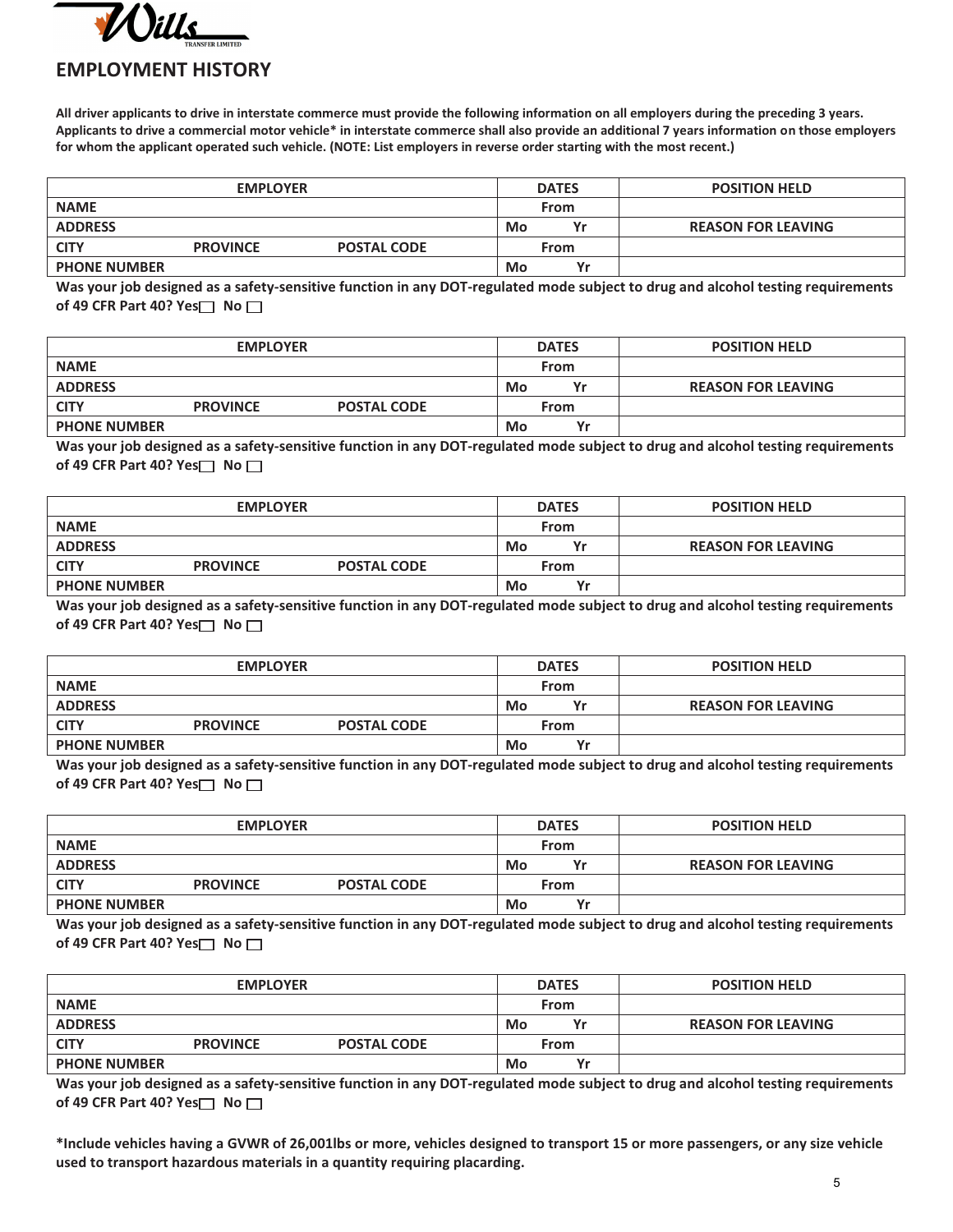

#### **ACCIDENT RECORD FOR PAST 3 YEARS OR MORE (ATTACH SHEET IF MORE SPACE IS NEEDED)**

| <b>DATES</b>         | <b>NATURE OF ACCIDENT</b> | <b>FATALITIES</b> | <b>INJURIES</b> |
|----------------------|---------------------------|-------------------|-----------------|
| <b>LAST ACCIDENT</b> |                           |                   |                 |
| <b>NEXT PREVIOUS</b> |                           |                   |                 |
| <b>NEXT PREVIOUS</b> |                           |                   |                 |

#### **TRAFFIC CONVICTIONS AND FORFEITURES FOR THE PAST 3 YEARS (OTHER THAN PARKING VIOLATIONS)**

| <b>LOCATION</b> | <b>DATE</b> | <b>CHARGE</b> | <b>PENALTY</b> |
|-----------------|-------------|---------------|----------------|
|                 |             |               |                |
|                 |             |               |                |
|                 |             |               |                |
|                 |             |               |                |

#### **(ATTACH SHEET IF MORE SPACE IS NEEDED)**

#### **EDUCATION**

**CIRCLE HIGHEST GRADE COMPLETED: 1 2 3 4 5 6 7 8 HIGH SCHOOL: 1 2 3 4 COLLEGE: 1 2 3 4** 

**LAST SCHOOL ATTENDED\_\_\_\_\_\_\_\_\_\_\_\_\_\_\_\_\_\_\_\_\_\_\_\_\_\_\_\_\_\_\_\_\_\_\_\_\_\_\_\_\_\_\_\_\_\_\_\_\_\_\_\_\_\_\_\_\_\_\_\_\_\_\_\_\_\_\_\_\_\_\_\_\_\_\_\_\_\_\_\_\_\_\_\_\_\_\_\_\_\_\_\_\_\_\_\_\_\_\_** 

#### **EXPERIENCE AND QUALIFICATION-DRIVER**

| <b>DRIVER LICENSES</b>                                                                               | <b>PROVINCE</b> | LICENSE NO. | <b>CLASS</b> | <b>EXPIRATION DATE</b> |  |  |  |
|------------------------------------------------------------------------------------------------------|-----------------|-------------|--------------|------------------------|--|--|--|
|                                                                                                      |                 |             |              |                        |  |  |  |
|                                                                                                      |                 |             |              |                        |  |  |  |
|                                                                                                      |                 |             |              |                        |  |  |  |
|                                                                                                      |                 |             |              |                        |  |  |  |
| Have you ever been denied a license, permit or privilege to operate a motor vehicle? YES<br>NO<br>A) |                 |             |              |                        |  |  |  |
| Has any license, permit or privilege ever been suspended or revoked?<br><b>YES</b><br>B)<br>ΝO       |                 |             |              |                        |  |  |  |

#### **IF THE ANSWER TO EITHER A OR B IS YES, ATTACH STATEMENT GIVING DETAILS**

#### **DRIVING EXPERIENCE**

| <b>CLASS OF EQUIPMENT</b>   | <b>TYPE OF EQUIPMENT</b> | <b>DATES</b> | <b>DATES</b> | <b>APPROX. NO. OF MILES</b> |
|-----------------------------|--------------------------|--------------|--------------|-----------------------------|
|                             | (VAN, TANK, FLAT, ETC.)  | <b>FROM</b>  | TO           | (TOTAL)                     |
| <b>STRAIGHT TRUCK</b>       |                          |              |              |                             |
| <b>TRACTOR &amp; SEMI-</b>  |                          |              |              |                             |
| <b>TRAILER</b>              |                          |              |              |                             |
| <b>TRACTOR-TWO TRAILERS</b> |                          |              |              |                             |
| <b>OTHER</b>                |                          |              |              |                             |

**\_\_\_\_\_\_\_\_\_\_\_\_\_\_\_\_\_\_\_\_\_\_\_\_\_\_\_\_\_\_\_\_\_\_\_\_\_\_\_\_\_\_\_\_\_\_\_\_\_\_\_\_\_\_\_\_\_\_\_\_\_\_\_\_\_\_\_\_\_\_\_\_\_\_\_\_\_\_\_\_\_\_\_\_\_\_\_\_\_\_\_\_\_\_\_\_\_\_\_\_\_\_\_\_\_\_\_\_\_\_\_** 

**LIST PROVINCES OPERATED IN FOR LAST FIVE YEARS\_\_\_\_\_\_\_\_\_\_\_\_\_\_\_\_\_\_\_\_\_\_\_\_\_\_\_\_\_\_\_\_\_\_\_\_\_\_\_\_\_\_\_\_\_\_\_\_\_\_\_\_\_\_\_\_\_\_\_\_\_\_\_\_\_\_\_\_\_\_\_\_** 

**SHOW SPECIAL COURSES OR TRAINIG THAT WILL HELP YOU AS A DRIVER\_\_\_\_\_\_\_\_\_\_\_\_\_\_\_\_\_\_\_\_\_\_\_\_\_\_\_\_\_\_\_\_\_\_\_\_\_\_\_\_\_\_\_\_\_\_\_\_\_\_\_** 

WHICH SAFE DRIVER AWARDS DO YOU HOLD AND FROM WHOM? \_\_\_\_\_\_\_\_\_\_\_\_\_\_\_\_\_\_\_\_\_\_\_\_\_\_\_\_\_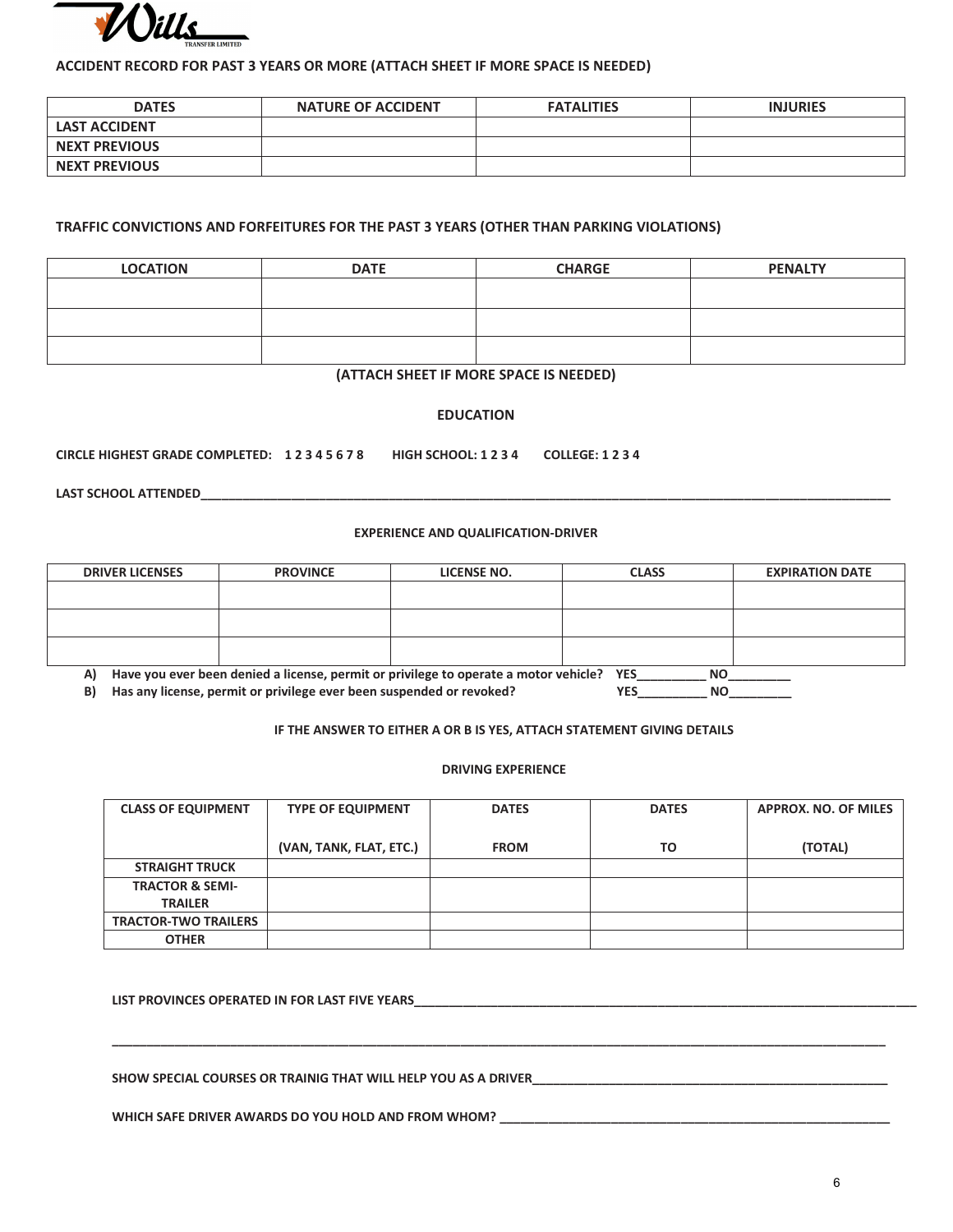

#### **EXPERIENCE AND QUALIFICATION – OTHER**

**\_\_\_\_\_\_\_\_\_\_\_\_\_\_\_\_\_\_\_\_\_\_\_\_\_\_\_\_\_\_\_\_\_\_\_\_\_\_\_\_\_\_\_\_\_\_\_\_\_\_\_\_\_\_\_\_\_\_\_\_\_\_\_\_\_\_\_\_\_\_\_\_\_\_\_\_\_\_\_\_\_\_\_\_\_\_\_\_\_\_\_\_\_\_\_\_\_\_\_\_\_\_\_\_\_\_\_\_\_\_\_\_ \_\_\_\_\_\_\_\_\_\_\_\_\_\_\_\_\_\_\_\_\_\_\_\_\_\_\_\_\_\_\_\_\_\_\_\_\_\_\_\_\_\_\_\_\_\_\_\_\_\_\_\_\_\_\_\_\_\_\_\_\_\_\_\_\_\_\_\_\_\_\_\_\_\_\_\_\_\_\_\_\_\_\_\_\_\_\_\_\_\_\_\_\_\_\_\_\_\_\_\_\_\_\_\_\_\_\_\_\_\_\_\_** 

**\_\_\_\_\_\_\_\_\_\_\_\_\_\_\_\_\_\_\_\_\_\_\_\_\_\_\_\_\_\_\_\_\_\_\_\_\_\_\_\_\_\_\_\_\_\_\_\_\_\_\_\_\_\_\_\_\_\_\_\_\_\_\_\_\_\_\_\_\_\_\_\_\_\_\_\_\_\_\_\_\_\_\_\_\_\_\_\_\_\_\_\_\_\_\_\_\_\_\_\_\_\_\_\_\_\_\_\_\_\_\_\_ \_\_\_\_\_\_\_\_\_\_\_\_\_\_\_\_\_\_\_\_\_\_\_\_\_\_\_\_\_\_\_\_\_\_\_\_\_\_\_\_\_\_\_\_\_\_\_\_\_\_\_\_\_\_\_\_\_\_\_\_\_\_\_\_\_\_\_\_\_\_\_\_\_\_\_\_\_\_\_\_\_\_\_\_\_\_\_\_\_\_\_\_\_\_\_\_\_\_\_\_\_\_\_\_\_\_\_\_\_\_\_\_** 

**SHOW ANY TRUCKING, TRANSPORTATION OR OTHER EXPERIENCE THAT MAY HELP IN YOUR WORK FOR THIS COMPANY** 

**LIST COURSES AND TRAINING OTHER THAN SHOWN ELSEWHERE IN THIS APPLICATION** 

**LIST SPECIAL EQUIPMENT OR TECHNICAL MATERIALS YOU CAN WORK WITH (OTHER THAN THOSE ALREADY SHOWN)** 

**TO BE READ AND SIGNED BY APPLICANT** 

**\_\_\_\_\_\_\_\_\_\_\_\_\_\_\_\_\_\_\_\_\_\_\_\_\_\_\_\_\_\_\_\_\_\_\_\_\_\_\_\_\_\_\_\_\_\_\_\_\_\_\_\_\_\_\_\_\_\_\_\_\_\_\_\_\_\_\_\_\_\_\_\_\_\_\_\_\_\_\_\_\_\_\_\_\_\_\_\_\_\_\_\_\_\_\_\_\_\_\_\_\_\_\_\_\_\_\_\_\_\_\_\_ \_\_\_\_\_\_\_\_\_\_\_\_\_\_\_\_\_\_\_\_\_\_\_\_\_\_\_\_\_\_\_\_\_\_\_\_\_\_\_\_\_\_\_\_\_\_\_\_\_\_\_\_\_\_\_\_\_\_\_\_\_\_\_\_\_\_\_\_\_\_\_\_\_\_\_\_\_\_\_\_\_\_\_\_\_\_\_\_\_\_\_\_\_\_\_\_\_\_\_\_\_\_\_\_\_\_\_\_\_\_\_\_** 

**THIS CERTIFIES THAT THIS APPLICATION WAS COMPLETED BY ME, AND THAT ALL ENTRIES ON IT AND INFORMATION IN IT ARE TRUE AND COMPLETE TO THE BEST OF MY KNOWLEDGE. I AUTHORIZE YOU TO MAKE SUCH INVESTIGATIONS AND INQUIRES OF MY PERSONAL, EMPLOYMENT, FINANCIAL OR MEDICAL HISTORY AND OTHER RELATED MATTERS AS MAY BE NECESSARY IN ARRIVING AT AN EMPLOYMENT DECISION. I HEREBY RELEASE EMPLOYERS, SCHOOLS OR PERSONS FROM ALL LIABILITY IN RESPONDING TO INQUIRIES IN CONNECTION WITH MY APPLICATION. IN THE EVENT OF EMPLOYMENT, I UNDERSTAND THAT FALSE OR MISLEADING INFORMATION GIVEN IN MY APPLICATION OR INTERVIEW(S) MAY RESULT IN DISCHARGE. I UNDERSTAND, ALSO, THAT I AM REQUIRED TO ABIDE BY ALL RULES AND REGULATIONS OF THE COMPANY, AS PERMITTED BY LAW. I UNDERSTAND THAT I HAVE THE RIGHT TO REVIEW INFORMATION PROVIDED BY PREVIOUS EMPLOYERS, HAVE ERRORS CORRECTED BY PREVIOUS EMPLOYER AND RESUBMITTED TO WILLS TRANSFER LIMITED AND/OR HAVE A REBUTTAL STATEMENT ATTACHED TO ERRONEOUS INFORMATION IF MY PREVIOUS EMPLOYER AND I CANNOT AGREE ON THE ACCURACY OF THE INFORMATION. I UNDERSTAND THAT I MUST REQUEST PAST EMPLOYER INFORMATION OBTAINED BY WILLS TRANSFER LIMITED IN WRITING WITHIN 30 DAYS OF EMPLOYMENT OR DENIAL OF EMPLOYMENT.** 

**\_\_\_\_\_\_\_\_\_\_\_\_\_\_\_\_\_\_\_\_\_\_\_\_\_\_\_\_\_\_\_\_\_\_ \_\_\_\_\_\_\_\_\_\_\_\_\_\_\_\_\_\_\_\_\_\_\_\_\_\_\_\_\_\_\_\_\_\_\_\_\_\_\_\_** 

**DATE** SIGNATURE **SIGNATURE**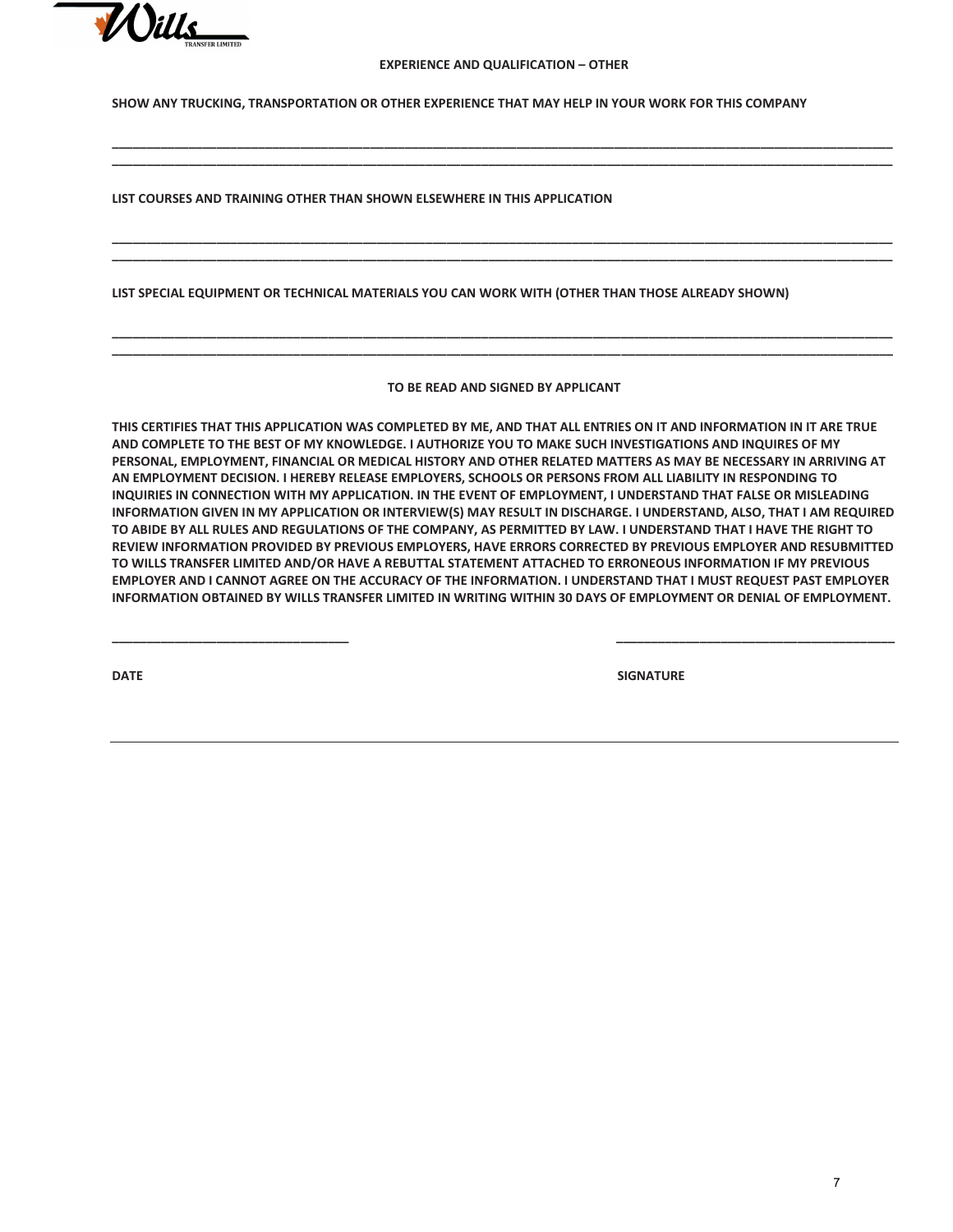

### **CERTIFICATION OF COMPLIANCE**

### **WITH DRIVER LICENSE REQUIREMENTS**

MOTOR CARRIER INSTRUCTIONS: The requirements in Part 383 apply to every driver who operates in intrastate, interstate, or foreign commerce and operates a vehicle weighing 26,001 pounds or more, can transport more than 15 people, or transports hazardous materials that require placarding.

The requirements in Part 391 apply to every driver who operates in interstate commerce and operates a vehicle weighing 10,001 pounds or more, can transport more than 15 people, or transports hazardous materials that require placarding.

DRIVER REQUIREMENTS: Parts 383 and 391 of the Federal Motor Carrier Safety Regulations contain some requirements that you as a driver must comply with. These requirements are in effect as of July 1, 1987. They are as follows:

**A.** You, as a commercial vehicle driver, may not possess more than one license.

If you currently have more than one license, you should keep the license from your state of residence and return the additional licenses to the states that issued them. DESTROYING a license does not close the record in the state that issued it; you must notify the state. If a multiple license has been lost, stolen, or destroyed, you should close your record by notifying the state of issuance that you no longer want to be licensed by that state.

**B.** Part 392.42 and Part 383.33 of the Federal Motor Carrier Safety Regulations require that you notify your employer the NEXT BUSINESS DAY of any revocation or suspension of your driver's license. In addition, Part 383.31 requires that any time you violate a state or local traffic law (other than parking), you must report it to your employing motor carrier and the state that issued your license within 30 days.

DRIVER CERTIFICATION: I certify that I have read and understand the above requirements.

The following license is the only one I will possess:

| Driver's License No. | Province | Exp Date |
|----------------------|----------|----------|
| Driver's Signature   |          |          |
| <b>Notes</b>         |          |          |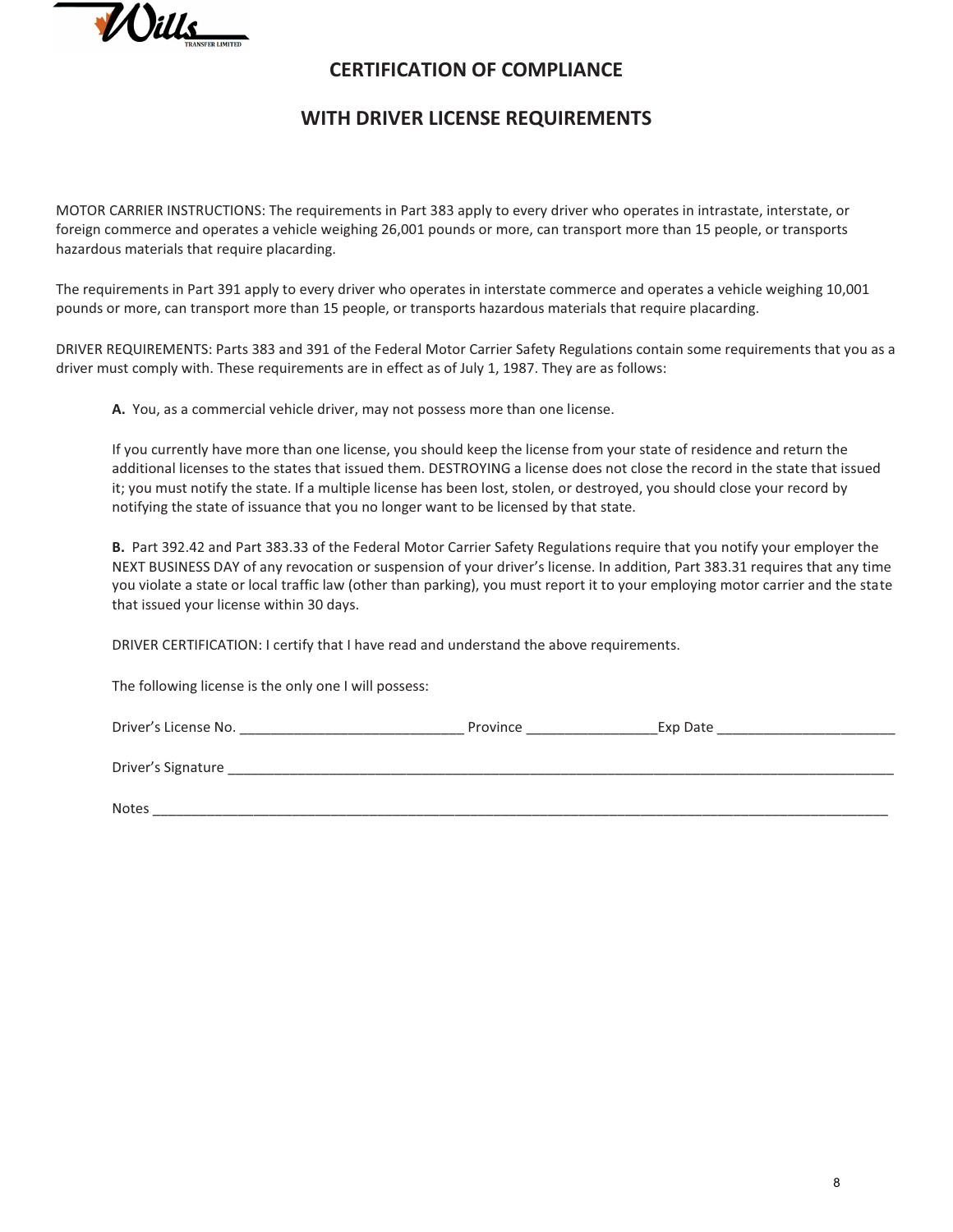

### **MEDICAL DECLARATION**

Transport Canada and U.S. Federal Highway Administration (FHWA) have entered into a reciprocal agreement regarding the physical requirements for a Canadian driver of a commercial vehicle in the U.S., as currently contained in the Federal Motor Carrier Safety Regulations, Part 391.41 et seq, and vice-versa. The reciprocal agreement removes the requirement for a Canadian driver to carry a copy of a medical examiner's certificate indicating that the driver is physically qualified. (In effect, the existence of valid driver's license issued by a province in Canada is deemed to be proof that a driver is physically qualified to drive in the U.S.) However, FHWA will not recognize a Provincial license if the driver has certain medical conditions and those conditions would prohibit him from driving in the U.S.

I, \_\_\_\_\_\_\_\_\_\_\_\_\_\_\_\_\_\_\_\_\_\_\_\_\_\_\_\_\_\_\_\_\_\_\_\_\_\_\_\_\_\_\_ certify that I am qualified to operate a commercial motor vehicle in the

United States. I further certify that:

A. I have no clinical diagnosis of diabetes currently requiring insulin for control.

B. I have no established medical history or clinical diagnosis of epilepsy.

C. I do not have impaired hearing. (A driver must be able to first perceive a forced whispered voice in the better ear at not less than 5 feet with or without the use of a hearing aid, or does not have an average hearing loss in the better ear greater than 40 decibels at 500Hz, 1000Hz, or 2000Hz with or without a hearing aid when tested by an audiometric device calibrated to American National Standard Z24.5-1951.)

D. I have not been issued a waiver by any Canadian Province allowing me to operate a commercial motor vehicle pursuant to Section 20 or 21 of Ontario Regulation 340/94.

I further agree to inform Wills Transfer Limited should my medical status change, or if I can no longer certify conditions A to D, described above.

Driver Name: \_\_\_\_\_\_\_\_\_\_\_\_\_\_\_\_\_\_\_\_\_\_\_\_\_\_\_\_\_\_\_\_\_\_\_\_\_\_\_\_\_\_

| Signature: |  |
|------------|--|
|            |  |

Date:  $\overline{\phantom{a}}$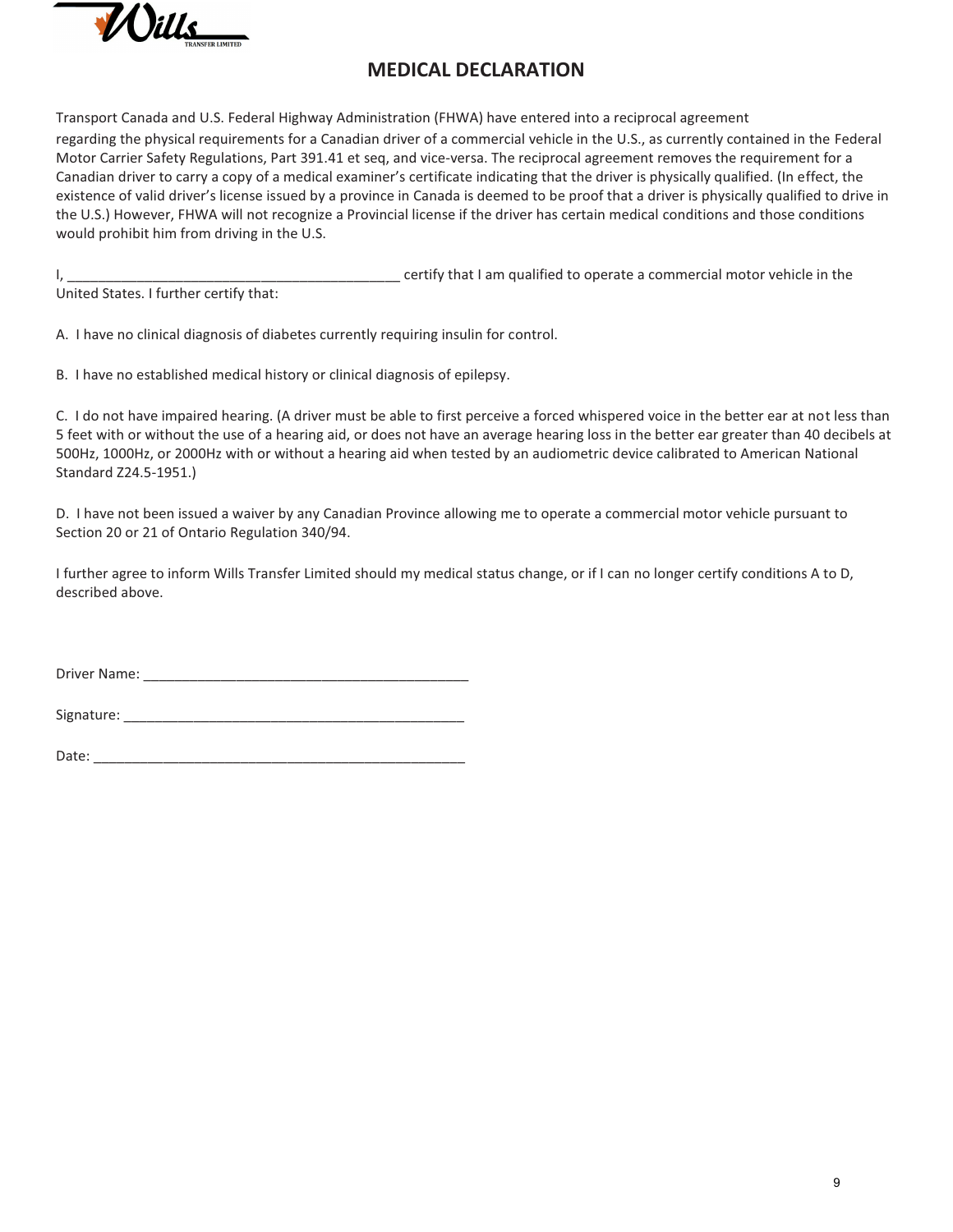

## **REQUEST AND CONSENT**

## **FOR INFORMATION FROM PREVIOUS EMPLOYER**

| I, (Print Name)   | , hereby authorize that: |
|-------------------|--------------------------|
| Previous Employer | Telephone:               |

May release and forward information requested by section 2 (page 2) of this document concerning my past employment record and Alcohol/Controlled Substances testing records to:

Prospective Employer: WILLS TRANSFER LIMITED.

Attention: LINDSAY ALLEN - fax 613 283 9805

I hereby authorize you or your agents, as my previous employer or company, to release all information concerning dates of employment, oral or written assessments of my job performance, over all work performance including safety records, reason for leaving and eligibility for rehire to Wills Transfer Limited for the purpose of investigations as required by Section 391.23 of the Federal Motor Carrier Safety Regulations.

I also hereby authorize you or your agents, as my previous employer or company to release the information concerning my Alcohol and controlled Substances Testing during the past three years; (1) alcohol tests with a result of 0.04 or higher alcohol concentration; (2) verified positive controlled substances test results; (3) refusals to be tested (including verified adulterated or substituted drug test results; (4) other violations of the DOT agency drug and alcohol testing regulations; (5) with respect to any employee who violated a DOT drug and alcohol regulation, documentation of the employees successful or failure to completion of DOT return to duty requirements (including follow up tests) and the name and phone number of any substance abuse professional who evaluated me over the past three years.

You are released from any liability, which may result from giving such information; I understand that the information in this form will be used and that prior employers will be contacted for purposes of investigation as required by 391.23 of the Motor Carrier Safety Regulation. For the purpose of facilitating this verification request I consent to providing my Social Insurance Number

I understand that I have the right to review information provided by previous employers, have errors corrected by previous employer and resubmitted to Wills Transfer Limited and/or have a rebuttal statement attached to erroneous information if my previous employer and I cannot agree on the accuracy of the information. I understand that I must request past employer information obtained by Wills Transfer Limited in writing within 30 days of employment or denial of employment.

This request is in compliance with 49 CFR Part 40, 49 CFR 391.23, 382.413 and 382.405

Applicants Signature **Example 20 and 20 and 20 and 20 and 20 and 20 and 20 and 20 and 20 and 20 and 20 and 20 and 20 and 20 and 20 and 20 and 20 and 20 and 20 and 20 and 20 and 20 and 20 and 20 and 20 and 20 and 20 and 20**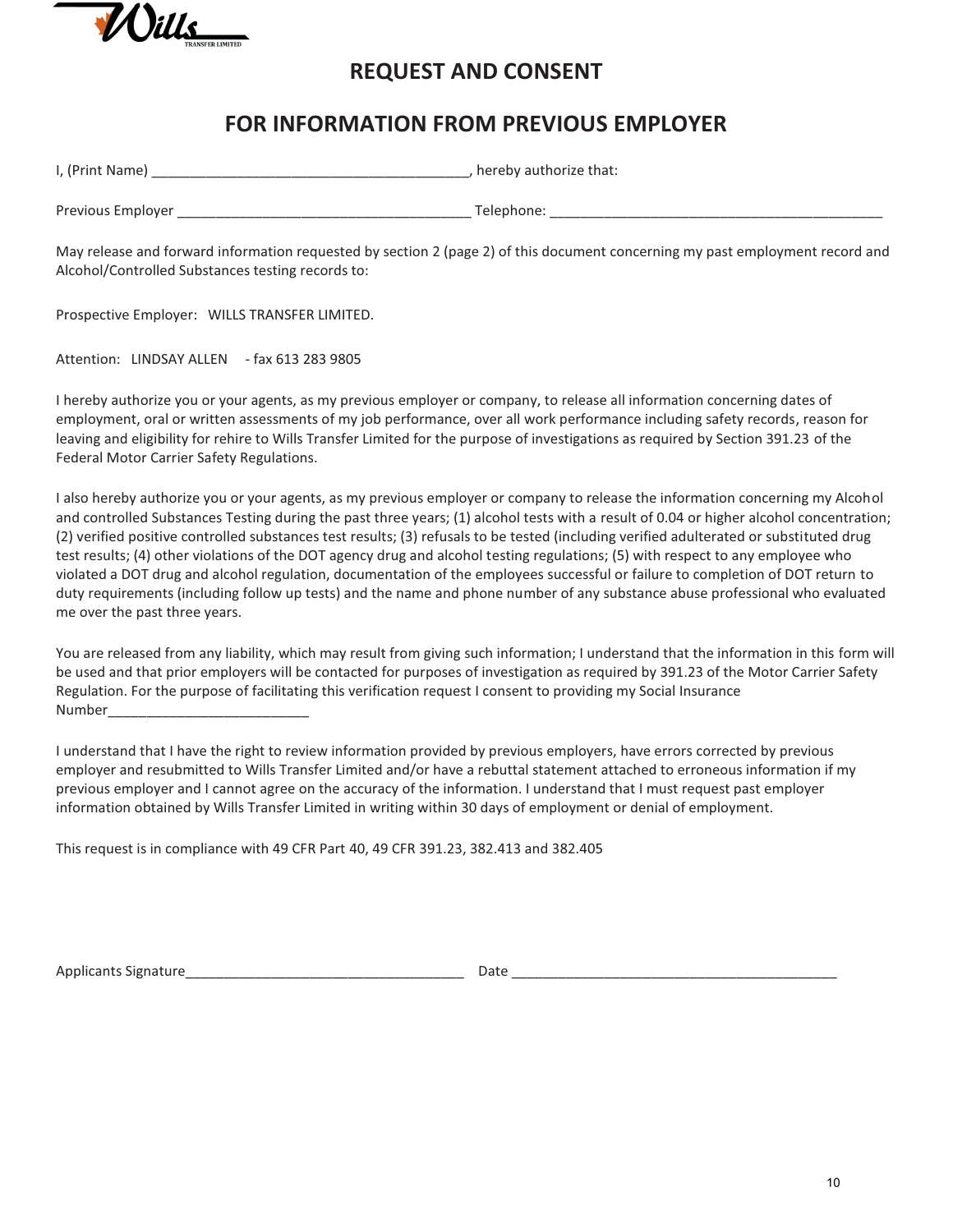

### **To Be Completed By Previous Employer**

| 1. What was the general quality of the applicants work: Excellent __ Good __ Satisfactory __ Fair __ Poor __         |                               |  |  |  |
|----------------------------------------------------------------------------------------------------------------------|-------------------------------|--|--|--|
| 2. Reason for leaving: Terminated _ Quit with notice _ Quit without notice _ Laid Off _                              |                               |  |  |  |
|                                                                                                                      |                               |  |  |  |
| 4. Equipment Operated: Straight Truck __ Tractor-Trailer __ Flat Deck __ Trains __ Other __                          |                               |  |  |  |
| 5. Position: Co Driver __ Owner Operator __ Driver or O/O __ City __ Single __ Team __ Other _______________________ |                               |  |  |  |
|                                                                                                                      |                               |  |  |  |
| 7. Number of accidents: _______________ Preventable: ____________________ Non preventable: Accident details:         |                               |  |  |  |
|                                                                                                                      |                               |  |  |  |
|                                                                                                                      |                               |  |  |  |
| 9. Was Candidate off for any length of time with an illness or injury?                                               | $NO$ <sub>---</sub>           |  |  |  |
| 10. Are you aware of any border crossing problems he/she may have?                                                   | $NO$ <sub>___</sub>           |  |  |  |
| 11. Any issues with: Paperwork, Attendance, Attitude, Equipment, & Dispatch?                                         | <b>YES</b><br>NO <sub>1</sub> |  |  |  |
| 12. If yes to questions 9, 10, & 11 please provide details:                                                          |                               |  |  |  |
|                                                                                                                      |                               |  |  |  |

13. If driver was not subject to Part 382 testing requirements while employed by this employer, please check here \_\_ then sign and date below. IF yes, please complete:

\_\_\_\_\_\_\_\_\_\_\_\_\_\_\_\_\_\_\_\_\_\_\_\_\_\_\_\_\_\_\_\_\_\_\_\_\_\_\_\_\_\_\_\_\_\_\_\_\_\_\_\_\_\_\_\_\_\_\_\_\_\_\_\_\_\_\_\_\_\_\_\_\_\_\_\_\_\_\_\_\_\_\_\_\_\_\_\_\_\_\_\_\_\_\_\_\_\_\_\_\_\_\_\_\_\_\_

| 1. Did the driver participate in a Drug and Alcohol random program?                                                           | YES.       | <b>NO</b> |
|-------------------------------------------------------------------------------------------------------------------------------|------------|-----------|
| 2. Did the program comply with DOT requirements?                                                                              | <b>YES</b> | NO.       |
| 3. Is the driver qualified to drive under the rules of Part 382?                                                              | YES        | NO L      |
| 4. Has this person ever tested positive for a controlled substance in the last three years?                                   | YES        | NO L      |
| 5. Has this person ever had an alcohol test with a Breath Alcohol Concentration 0.04 or greater in the last 3 years?          | YES        | NO 11     |
| 6. Has this person ever refused a required test for drugs and alcohol in the last three years?                                | YES        | NO L      |
| 7. Has this Driver ever violated any other provision of the DOT testing requirements?                                         | YES        | NO 1      |
| 8. Have you received any information from a previous employer that this driver violated the drug and alcohol regulations? YES |            | NO L      |
| If YES to questions 4 to 8 please give the SAP's (Substance Abuse Professional) info for further reference.                   |            |           |

SAP Name **Address** Address **Phone Number** Phone Number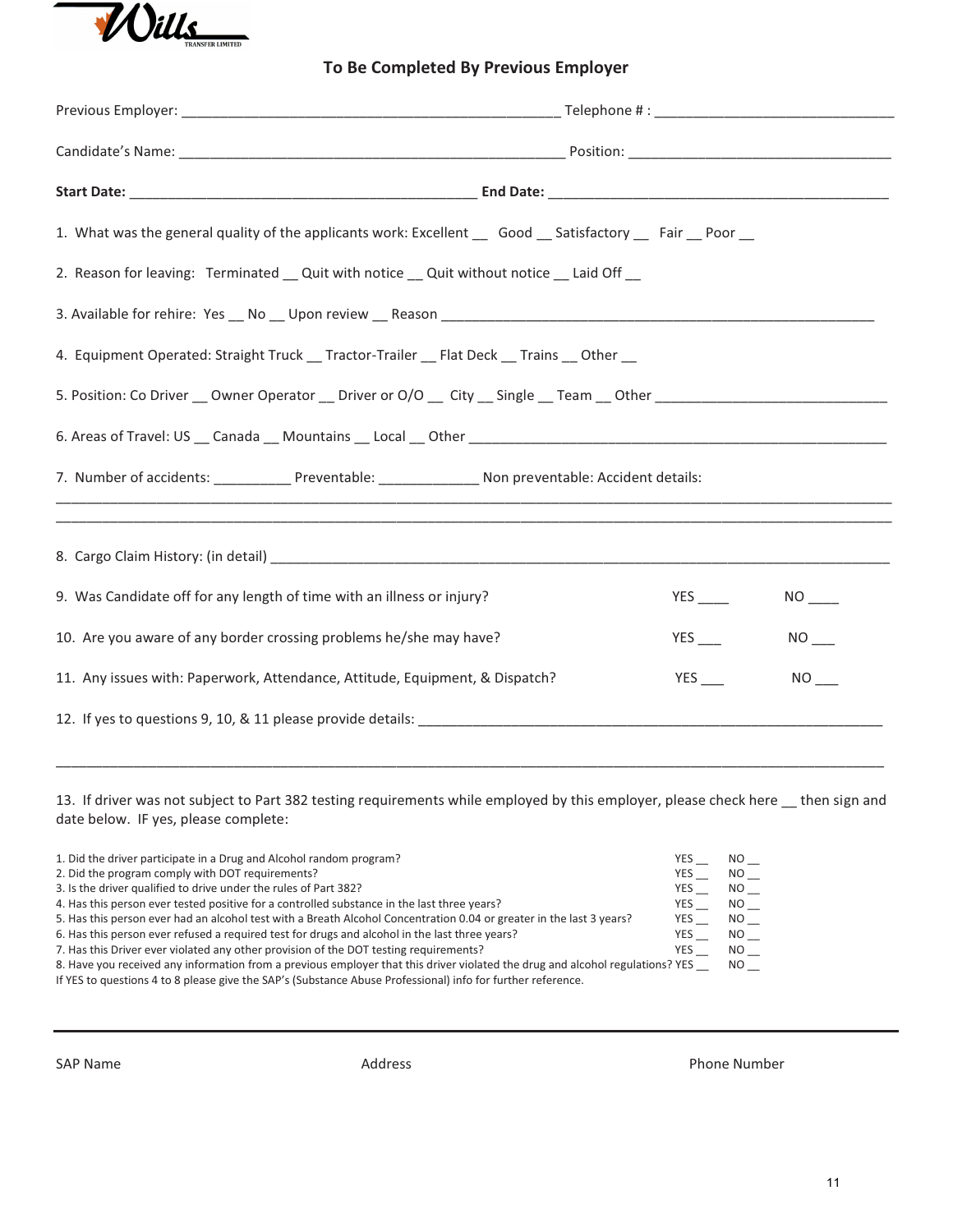

### **SECTION 2 COMPLETED BY PREVIOUS EMPLOYER:**

|                                                              |                                                                                                                                                                                                                                | DATE: ______________________         |
|--------------------------------------------------------------|--------------------------------------------------------------------------------------------------------------------------------------------------------------------------------------------------------------------------------|--------------------------------------|
| SIGNATURE:                                                   |                                                                                                                                                                                                                                | TITLE: __________________________    |
| <b>SECTION 3: TO BE COMPLETED BY WILLS TRANSFER LIMITED:</b> |                                                                                                                                                                                                                                |                                      |
|                                                              | DATE: The contract of the contract of the contract of the contract of the contract of the contract of the contract of the contract of the contract of the contract of the contract of the contract of the contract of the cont | Method: Faxed Mailed Phone Interview |
|                                                              |                                                                                                                                                                                                                                |                                      |
|                                                              |                                                                                                                                                                                                                                |                                      |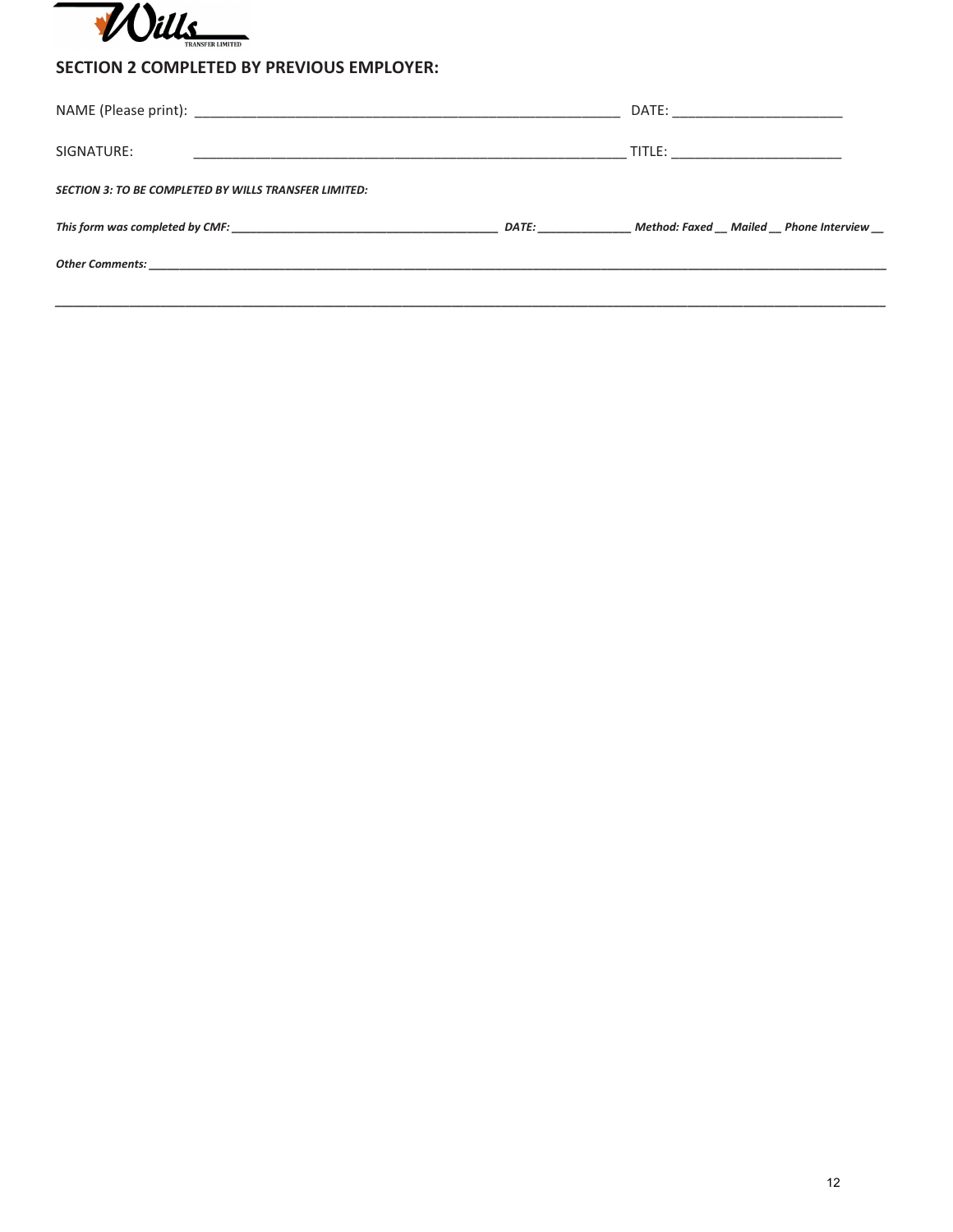## **Motor Carrier Truckmen**

**Driver History Supplementary Form - Ontario**



Intact Insurance Company

| Broker:                                                                                                                                                                                                                                                                                                                                                       | Broker No.:      | Producer: |  |  |  |
|---------------------------------------------------------------------------------------------------------------------------------------------------------------------------------------------------------------------------------------------------------------------------------------------------------------------------------------------------------------|------------------|-----------|--|--|--|
| Applicant / Name Insured:                                                                                                                                                                                                                                                                                                                                     |                  |           |  |  |  |
| Policy Number:                                                                                                                                                                                                                                                                                                                                                |                  |           |  |  |  |
| This supplementary form is a declaration of the indicated drivers motor carrier driving experience. The following<br>documentation is required to be submitted by the broker:<br>Driver Abstract (MVR)<br>⊠<br><b>CVOR Driver Abstract / CVDR</b><br>⊠<br>Letter of Experience from prior insurer(s)<br>⊠<br>⊠<br>Letter of Experience from prior employer(s) |                  |           |  |  |  |
| <b>DRIVER INFORMATION</b><br>Name:                                                                                                                                                                                                                                                                                                                            |                  |           |  |  |  |
|                                                                                                                                                                                                                                                                                                                                                               |                  |           |  |  |  |
| Drivers License Number:                                                                                                                                                                                                                                                                                                                                       | Date of Birth:   |           |  |  |  |
| <b>Current License Class:</b>                                                                                                                                                                                                                                                                                                                                 | Date of receipt: |           |  |  |  |

Date First License in Canada or U.S.A. (Class G or equivalent)

#### **DRIVING EXPERIENCE**

| Years of experience with current class of license? |                |                             |  |  |
|----------------------------------------------------|----------------|-----------------------------|--|--|
| Years of experience driving in the U.S.A.?         |                |                             |  |  |
| <b>CHECK YOUR CURRENT STATUS BELOW:</b>            |                |                             |  |  |
| Owner Operator [                                   | Company Driver | Contractor Operation $\Box$ |  |  |

#### **PRIOR INSURANCE COMPANY EXPERIENCE INFORMATION**

List the details of the Driver's prior insurer.

| <b>Effective Date</b> | <b>Expiry Date (Y/M/D)</b> | Policy No. | <b>Insurance Company</b> |
|-----------------------|----------------------------|------------|--------------------------|
|                       |                            |            |                          |
|                       |                            |            |                          |
|                       |                            |            |                          |

#### **TRUCKING COMPANY EMPLOYMENT INFORMATION (Minimum 3 years history must be provided)**

| <b>Current Employer</b>       |                      |
|-------------------------------|----------------------|
| Company Name:                 |                      |
| Type of Vehicle(s) Driven:    |                      |
| Address:                      |                      |
| Supervisor's Name:            | Phone #:             |
| <b>Employment Start Date:</b> | Employment End date: |
| Comments:                     |                      |
|                               |                      |